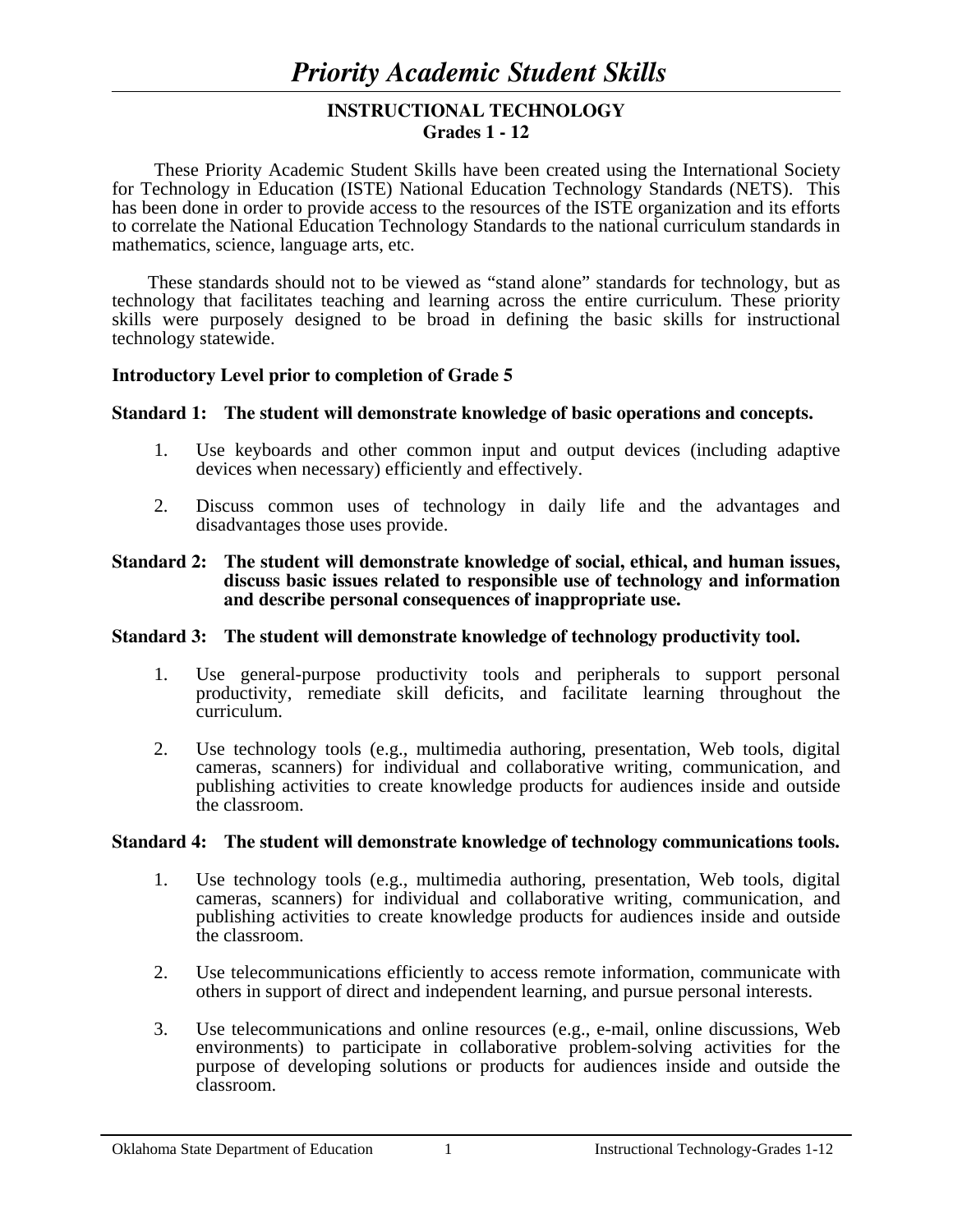### **Standard 5: The student will demonstrate knowledge of technology research tools.**

- 1. Use telecommunications and online resources (e.g., e-mail, online discussions, Web environments) to participate in collaborative problem-solving activities for the purpose of developing solutions or products for audiences inside and outside the classroom.
- 2. Use technology resources (e.g., calculators, data collection probes, videos, educational software) for problem solving, self-directed learning, and extended learning activities.
- 3. Determine which technology is useful and select the appropriate tool(s) and technology resources to address a variety of tasks and problems.

#### **Standard 6: The student will demonstrate knowledge of technology problem-solving and decision-making tools.**

- 1. Use technology resources (e.g., calculators, data collection probes, videos, educational software) for problem solving, self-directed learning, and extended learning activities.
- 2. Determine which technology is useful and select the appropriate tool(s) and technology resources to address a variety of tasks and problems.
- 3. Evaluate the accuracy, relevance, appropriateness, comprehensiveness, and bias of electronic information sources.

### **Intermediate Level prior to completion of Grade 8**

#### **Standard 1: The student will demonstrate knowledge of basic operations and concepts.**

- 1. Apply strategies for identifying and solving routine hardware and software problems that occur during everyday use.
- 2. Demonstrate an understanding of concepts underlying hardware, software, and connectivity, and of practical applications to learning and problem solving.

#### **Standard 2: The student will demonstrate knowledge of social, ethical, and human issues.**

- 1. Demonstrate knowledge of current changes in information technologies and the effect those changes have on the workplace and society.
- 2. Exhibit legal and ethical behaviors when using information and technology, and discuss consequences of misuse.
- 3. Research and evaluate the accuracy, relevance, appropriateness, comprehensiveness, and bias of electronic information sources concerning real-world problems.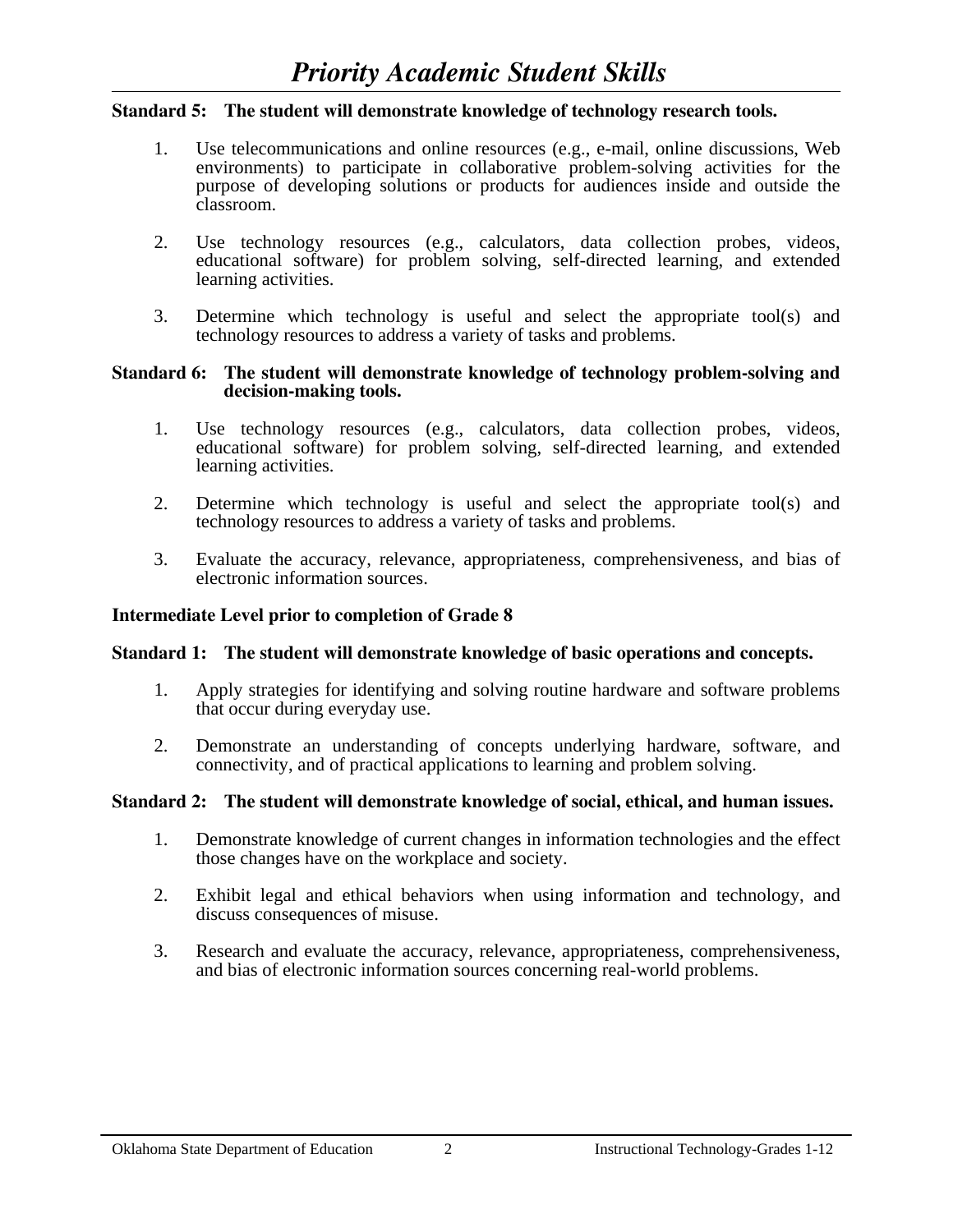# **Standard 3: The student will demonstrate knowledge of technology productivity tools.**

- 1. Use content-specific tools, software, and simulations (e.g., environmental probes, graphing calculators, exploratory environments, Web tools) to support learning and research.
- 2. Apply productivity/multimedia tools and peripherals to support personal productivity, group collaboration, and learning throughout the curriculum.

## **Standard 4: The student will demonstrate knowledge of technology communication tools.**

- 1. Design, develop, publish, and present products (e.g., Web pages, videotapes) using technology resources that demonstrate and communicate curriculum concepts to audiences inside and outside the classroom.
- 2. Collaborate with peers, experts, and others using telecommunications and collaborative tools to investigate curriculum-related problems, issues, and information, and to develop solutions or products for audiences inside and outside the classroom.

# **Standard 5: The student will demonstrate knowledge of technology research tools.**

- 1. Use content-specific tools, software, and simulations (e.g., environmental probes, graphing calculators, exploratory environments, Web tools) to support learning and research.
- 2. Design, develop, publish, and present products (e.g., Web pages, videotapes) using technology resources that demonstrate and communicate curriculum concepts to audiences inside and outside the classroom.
- 3. Collaborate with peers, experts, and others using telecommunications and collaborative tools to investigate curriculum-related problems, issues, and information, and to develop solutions or products for audiences inside and outside the classroom.
- 4. Select and use appropriate tools and technology resources to accomplish a variety of tasks and solve problems.
- 5. Research and evaluate the accuracy, relevance, appropriateness, comprehensiveness, and bias of electronic information sources concerning real-world problems.

### **Standard 6: The student will demonstrate knowledge of technology problem-solving and decision-making tools.**

- 1. Apply productivity/multimedia tools and peripherals to support personal productivity, group collaboration, and learning throughout the curriculum.
- 2. Design, develop, publish, and present products (e.g., Web pages, videotapes) using technology resources that demonstrate and communicate curriculum concepts to audiences inside and outside the classroom.
- 3. Select and use appropriate tools and technology resources to accomplish a variety of tasks and solve problems.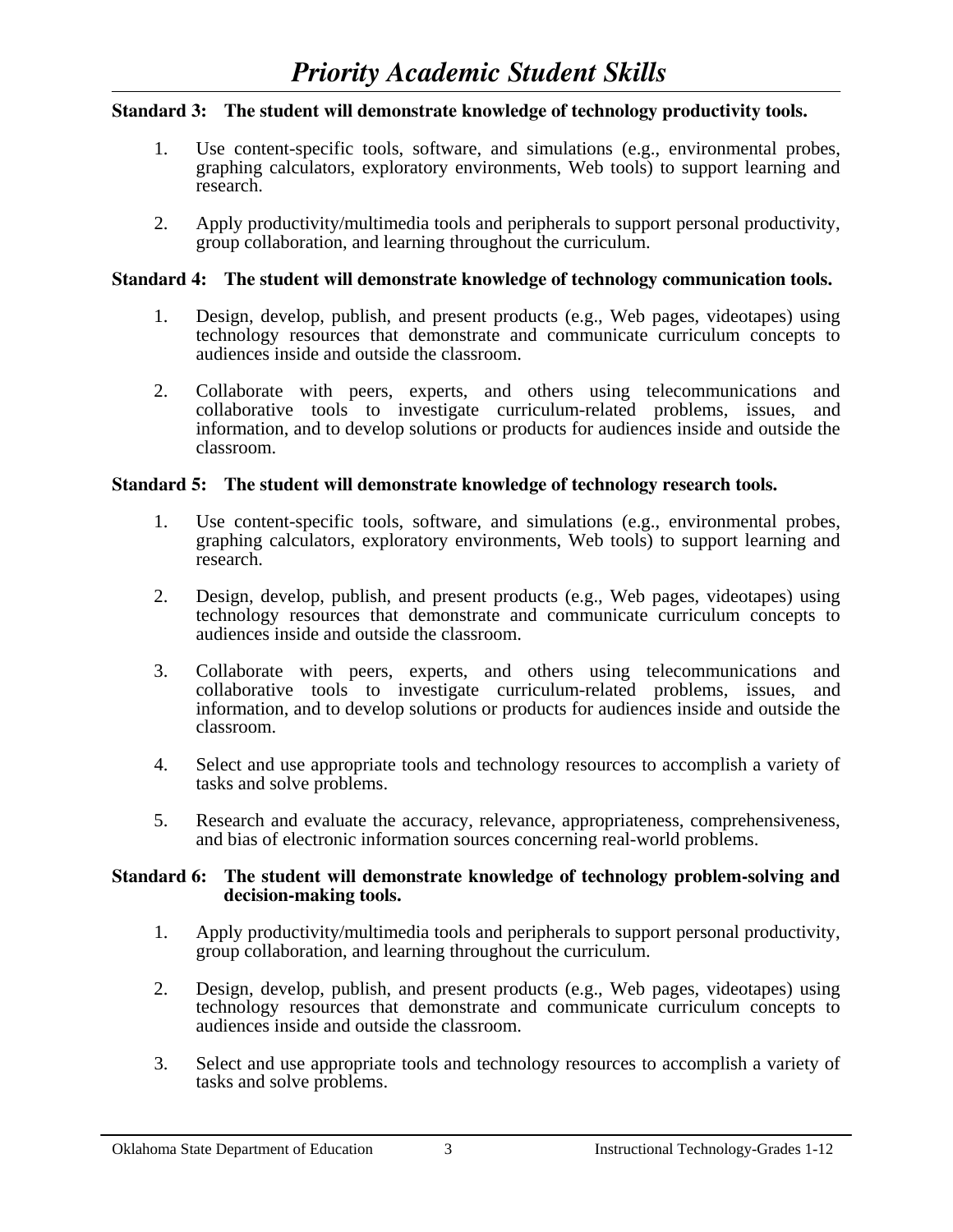- 4. Demonstrate an understanding of concepts underlying hardware, software, and connectivity, and of practical applications to learning and problem solving.
- 5. Research and evaluate the accuracy, relevance, appropriateness, comprehensiveness, and bias of electronic information sources concerning real-world problems.

# **Advanced Level prior to completion of Grade 12**

#### **Standard 1: The student will demonstrate knowledge of basic operations and concepts. And make informed choices among technology systems, resources, and services.**

# **Standard 2: The student will demonstrate knowledge of social, ethical, and human issues.**

- 1. Identify capabilities and limitations of contemporary, emerging technology resources, and assess the potential of these systems and services to address personal, lifelong learning, and workplace needs.
- 2. Make informed choices among technology systems, resources, and services.
- 3. Analyze advantages and disadvantages of widespread use and reliance on technology in the workplace and in society as a whole.
- 4. Demonstrate and advocate for legal and ethical behaviors among peers, family, and community regarding the use of technology and information.

# **Standard 3: The student will demonstrate knowledge of technology productivity tool.**

- 1. Use technology tools and resources for managing and communicating personal/professional information (e.g., finances, schedules, addresses, purchases, correspondence).
- 2. Investigate and apply expert systems, intelligent agents, and simulations in real-world situations.

# **Standard 4: The student will demonstrate knowledge of technology communications tools.**

- 1. Use technology tools and resources for managing and communicating personal/professional information (e.g., finances, schedules, addresses, purchases, correspondence).
- 2. Routinely and efficiently use online information resources to meet needs for collaboration, research, publications, communications, and productivity.
- 3. Select and apply technology tools for research, information analysis, problem solving, and decision-making in content learning.
- 4. Collaborate with peers, experts, and others to contribute to a content-related knowledge base by using technology to compile, synthesize, produce, and disseminate information, models, and other creative works.

# **Standard 5: The student will demonstrate knowledge of technology research tools.**

 1. Evaluate technology-based options, including distance and distributed education, for lifelong learning.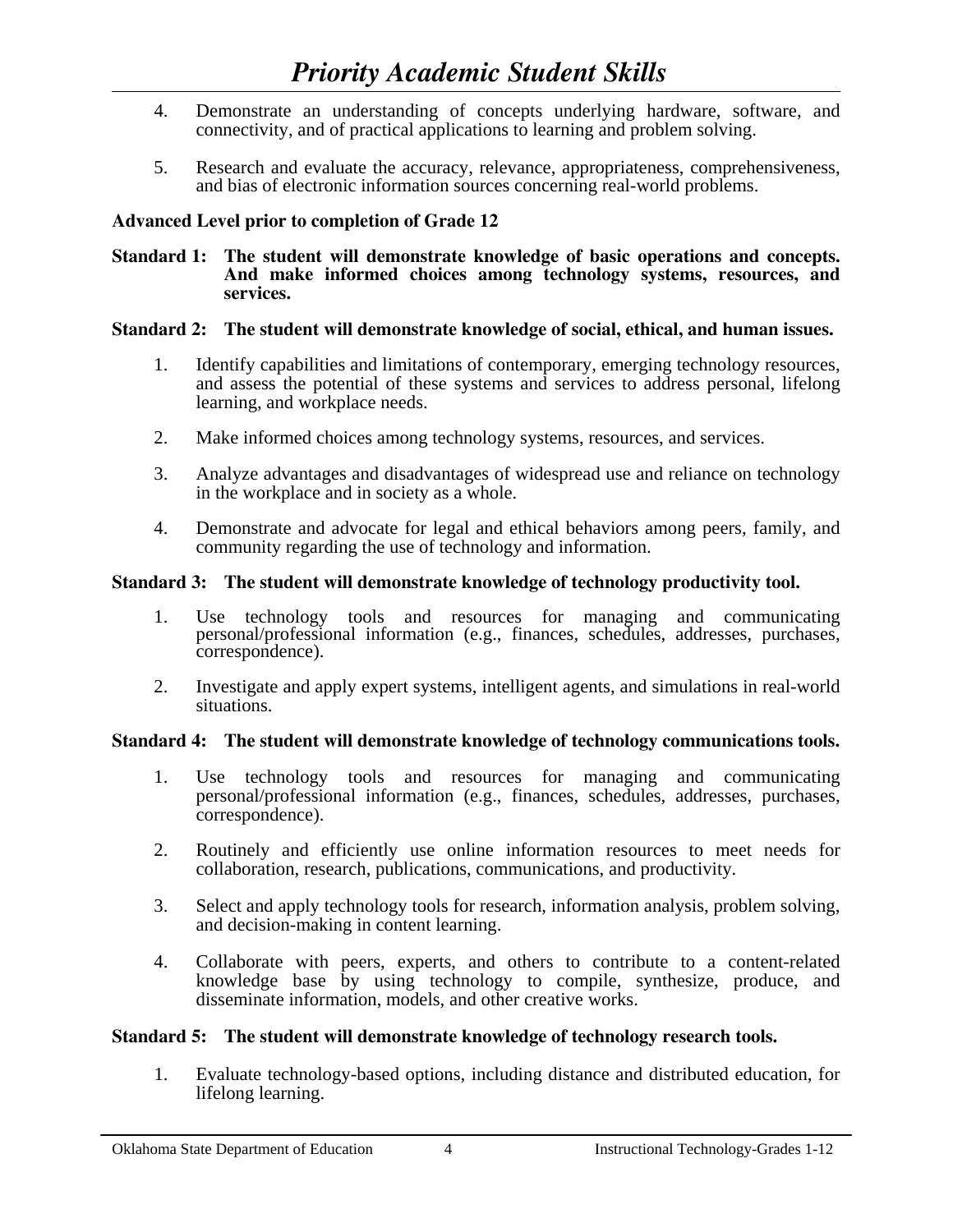- 2. Routinely and efficiently use online information resources to meet needs for collaboration, research, publications, communications, and productivity.
- 3. Select and apply technology tools for research, information analysis, problem solving, and decision-making in content learning.
- 4. Investigate and apply expert systems, intelligent agents, and simulations in real-world situations.
- 5. Collaborate with peers, experts, and others to contribute to a content-related knowledge base by using technology to compile, synthesize, produce, and disseminate information, models, and other creative works.

### **Standard 6: The student will demonstrate knowledge of technology problem-solving and decision-making tools.**

- 1. Routinely and efficiently use online information resources to meet needs for collaboration, research, publications, communications, and productivity.
- 2. Investigate and apply expert systems, intelligent agents, and simulations in real-world situations.
- 3. Collaborate with peers, experts, and others to contribute to a content-related knowledge base by using technology to compile, synthesize, produce, and disseminate information, models, and other creative works.

 Lesson plans and other resources which may be used to facilitate the implementation of these standards can be found at the ISTE Web site at http://www.iste.org,, the Oklahoma State Department of Education at http://www.sde.state.ok.us, and the PASSPort Web site at http://www.sde.state.ok.us/passport.

For more information, please feel free to call our staff at (405) 521-3994.

Adapted with permission from *National Educational Technology Standards for Students: Connecting Curriculum and Technology,* copyright © 2000, ISTE (International Society for Technology in Education), 1.800.336.5191 (U.S. & Canada) or 1.541.302.3777 (International), iste@iste.org, www.iste.org. All rights reserved. Permission does not constitute an endorsement by ISTE. For more information about the NETS Project, contact Lajeanne Thomas, Director, NETS Project, 318.257.3923. lkthomas@latech.etu.